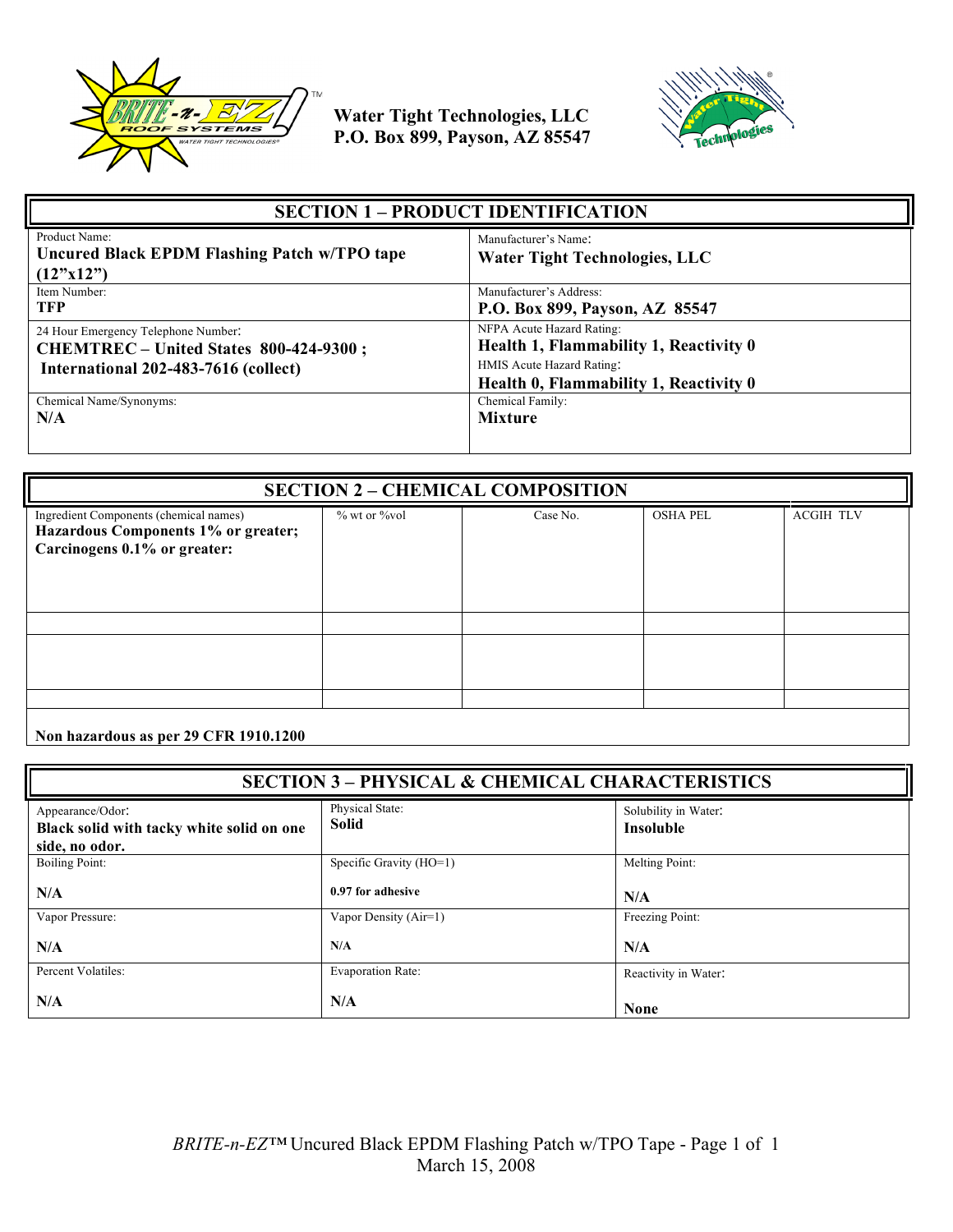



| <b>SECTION 4- FIRE &amp; EXPLOSION HAZARD DATA</b>                                                                      |                                                                                                                                                                                                                                                                            |
|-------------------------------------------------------------------------------------------------------------------------|----------------------------------------------------------------------------------------------------------------------------------------------------------------------------------------------------------------------------------------------------------------------------|
| Flash Point:<br>$>200^{\circ}$ C                                                                                        | Flammable Limits (in air):<br>LEL: N/A UEL: N/A                                                                                                                                                                                                                            |
| Extinguishing Media:<br>Foam, water, dry chemical and CO <sup>2</sup> can also be used.                                 | Fire Fighting Procedures:<br>Treat as Class B fire. Limit fire fighting to those trained to do<br>so. Minimize breathing gases, vapor, fumes or decomposition<br>products. Use supplied-air breathing equipment for enclosed<br>or confined spaces or as otherwise needed. |
| Hazardous Decomposition Products:                                                                                       | Special Fire & Explosion Hazards:                                                                                                                                                                                                                                          |
| In the event of combustion, carbon dioxide, smoke, carbon<br>compound and other decomposition products may be released. | <b>None</b>                                                                                                                                                                                                                                                                |
| Method Used:<br>Estimate based on flash point of most volatile component.                                               | Auto-Ignition Temperature:<br>N/A                                                                                                                                                                                                                                          |

| <b>SECTION- 5 HEALTH HAZARD DATA</b>                                                                                                                                                                                                                                                                                                                                                                                                                                                 |                                                                                                                                                             |  |
|--------------------------------------------------------------------------------------------------------------------------------------------------------------------------------------------------------------------------------------------------------------------------------------------------------------------------------------------------------------------------------------------------------------------------------------------------------------------------------------|-------------------------------------------------------------------------------------------------------------------------------------------------------------|--|
| Permissible Exposure Limit:<br>N/A<br>Effects of Overexposure:<br>Toxic fumes may be released during fire. Exposure to fumes may<br>aggravate pre-existing eye, lung, and skin conditions.                                                                                                                                                                                                                                                                                           | Signs and Symptoms of Exposure:<br>Under normal conditions of use, this product will not release<br>or otherwise result in exposure to hazardous chemicals. |  |
| Acute:<br>Irritation, redness.<br>Chronic:<br>N/A                                                                                                                                                                                                                                                                                                                                                                                                                                    | Carcinogenicity:<br>IARC, NTP, and OSHA do not list this product as a<br>carcinogen.                                                                        |  |
| Emergency & First Aid Procedures:<br>Eve Contact:<br>Can cause irritation, redness, tearing, blurred vision. Flush with water and consult physician.<br>Skin Contact:<br>Thoroughly wash affected area with soap and water.<br>Inhalation:<br>Not normally hazardous unless at elevated temperatures. Remove to fresh air.<br>Ingestion:<br>Due to the physical nature of this product physical ingestion is unlikely. Consult a Physician<br>Primary Route of Entry:<br><b>None</b> |                                                                                                                                                             |  |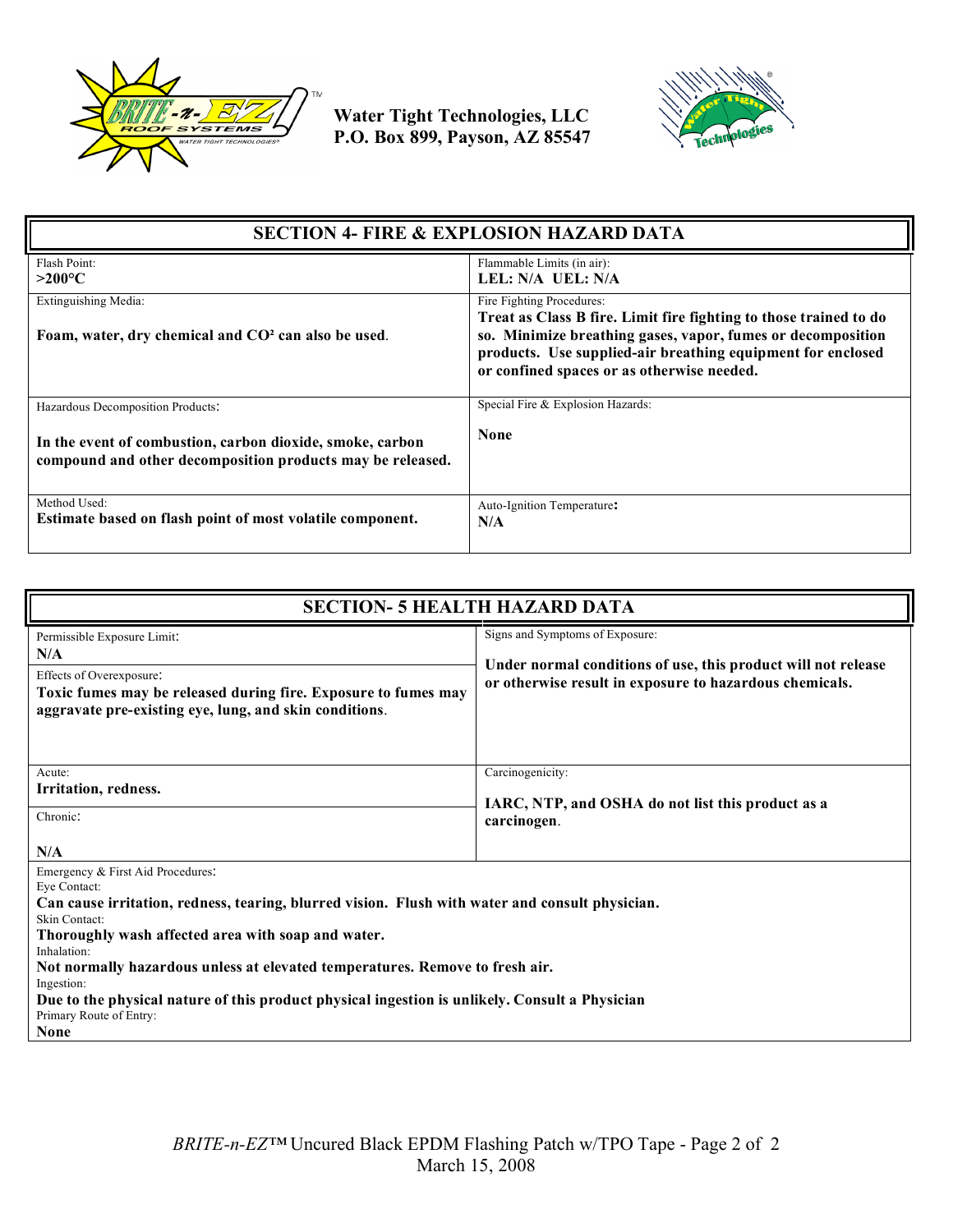



| <b>SECTION 6 – REACTIVITY DATA</b>                                                                                        |                           |
|---------------------------------------------------------------------------------------------------------------------------|---------------------------|
| Stability:                                                                                                                | Incompatibility:          |
| <b>Stable</b>                                                                                                             | None known                |
|                                                                                                                           |                           |
| Hazardous Decomposition Products:                                                                                         | Hazardous Polymerization: |
| In the event of a partial combustion, fumes, smoke, carbon<br>compounds and other decomposition products may be released. | Will not occur            |
| Conditions to Avoid:                                                                                                      |                           |

**Exposure to temperatures in excess of 130° F.**

## **SECTION 7 - SPILL OR LEAK PROCEDURES**

Steps to be taken in case material is released or spilled: Small spill:

 **Scoop or shovel material into sealed containers**.

Large Spill:

**Same as small spill**.

Waste Disposal Method:

**If this product becomes a waste, it is considered a non-hazardous waste as defined by RCRA 40CFR261. Dispose of in accordance with local, state, and federal regulations**.

| <b>SECTION 8 - SPECIAL PROTECTION</b> |                                                     |
|---------------------------------------|-----------------------------------------------------|
| Respiratory Protection:               | Eye Protection:                                     |
| N/A                                   | Safety glasses with side shields recommended.       |
| Protective Gloves:                    | Other Protective Equipment:                         |
| <b>Not Required</b>                   | None required under normal installation conditions. |
| Ventilation:                          |                                                     |
| No respirator needed.                 |                                                     |